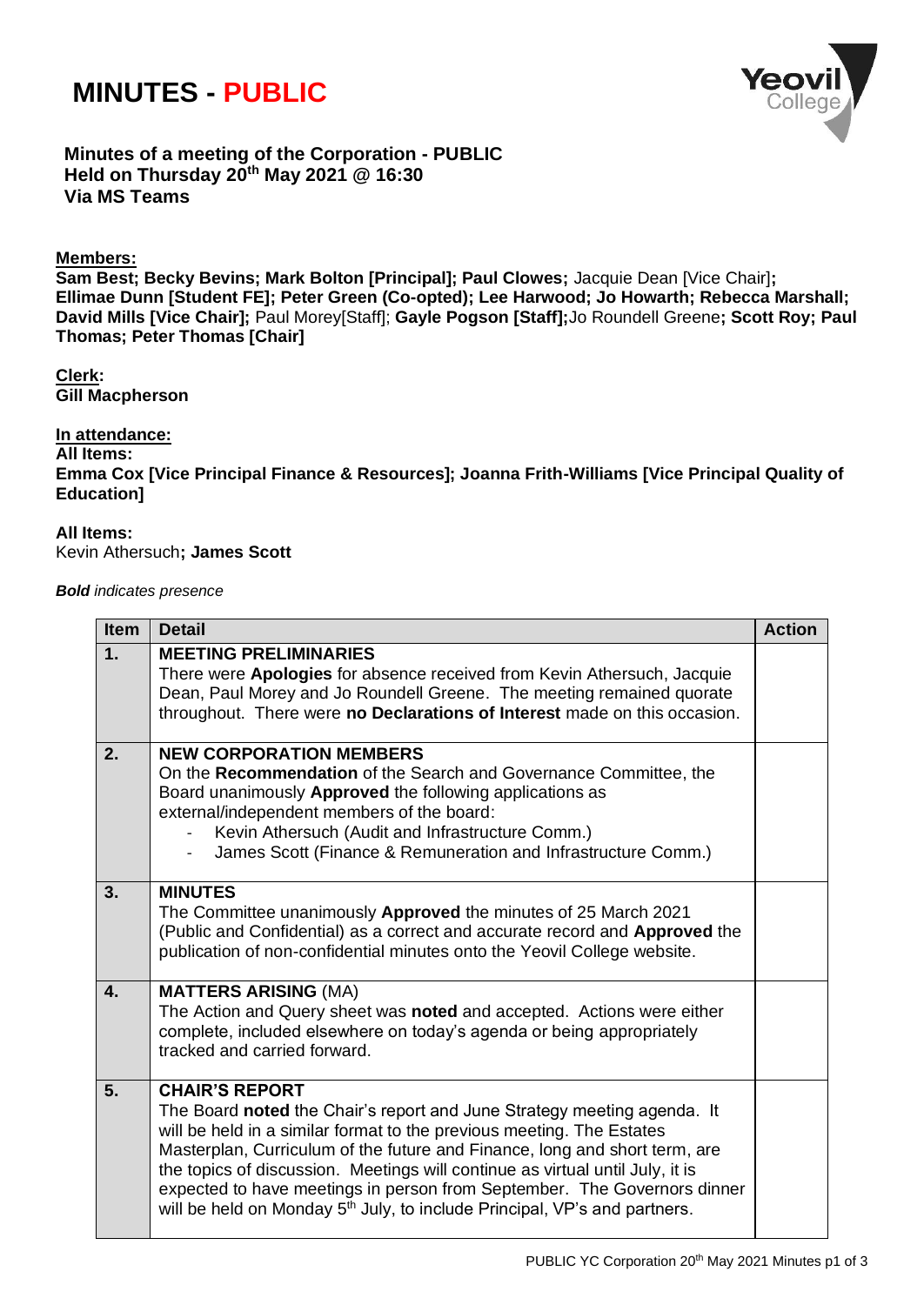| 6.  | <b>CLERK'S REPORT</b>                                                                                                                                                                                                                                                                                                                                                                                                                                                                                                                                                                                                                                                                                                                                                                                                                                                                                                                                                                                                                                                                                                                                                                                                                                                                                                                                                                                                                                                                                  |              |
|-----|--------------------------------------------------------------------------------------------------------------------------------------------------------------------------------------------------------------------------------------------------------------------------------------------------------------------------------------------------------------------------------------------------------------------------------------------------------------------------------------------------------------------------------------------------------------------------------------------------------------------------------------------------------------------------------------------------------------------------------------------------------------------------------------------------------------------------------------------------------------------------------------------------------------------------------------------------------------------------------------------------------------------------------------------------------------------------------------------------------------------------------------------------------------------------------------------------------------------------------------------------------------------------------------------------------------------------------------------------------------------------------------------------------------------------------------------------------------------------------------------------------|--------------|
|     | The Board noted the Clerks report.                                                                                                                                                                                                                                                                                                                                                                                                                                                                                                                                                                                                                                                                                                                                                                                                                                                                                                                                                                                                                                                                                                                                                                                                                                                                                                                                                                                                                                                                     |              |
| 7.  | <b>PRINCIPAL'S REPORT</b><br>The Board noted the Principals report with emphasis on the following:<br>DfE update<br>Ashdown refurbishment progress<br>$\overline{\phantom{a}}$<br>Teacher assessed grades<br>$\overline{\phantom{a}}$<br>Staff pay pressures and planning - The Principal will share with<br>Corporation the salary structures at the July meeting - indications of<br>which comparators the Governors would like will be sent to the<br>Principal by Lee Harwood.<br>Scoping and contingency planning<br>Skills accelerator Bid - The submission date is 27 May. The bid<br>exceeds the Principals delegated financial responsibility, therefore, the<br>Board unanimously Approved delegation powers to the Principal to<br>authorise the bid – it was noted the signing of the contract will come<br>back to Corporation for approval.<br>17:00 Ellimae Dunn left the meeting.<br>17:05 Becky Bevins joined the meeting.<br>Experience Month - Action: Clerk to arrange for the Governors to<br>access virtually.<br>360 Campus Tours<br>The Board noted the Operating Statement.<br>The Chair noted it was a positive report, particularly related to the possibility<br>of the reception area being included in the DfE project.<br>17:30 David Mills joined the meeting.<br>Sustainability and Climate Change - Paul Thomas (HE Governor).<br>$\qquad \qquad -$<br>The main priority of the new Head of Campus will be to create an<br>action plan, hopefully in the Autum term. | <b>Clerk</b> |
| 8.  | <b>FINANCIAL UPDATE</b><br>The Board noted the March Management Accounts and highlights from the<br>VP F&R. The key points are recorded separately in the confidential minutes.                                                                                                                                                                                                                                                                                                                                                                                                                                                                                                                                                                                                                                                                                                                                                                                                                                                                                                                                                                                                                                                                                                                                                                                                                                                                                                                        |              |
| 9.  | <b>TEACHING AND LEARNING</b><br><b>Including Curriculum, Quality and Assurance Committee Business</b><br>The Board noted the following reports:<br><b>Equality and Diversity Annual Report</b><br><b>Observations Window Summary</b><br><b>Safeguarding Update</b><br>The Chair thanked the VP QofE for her reports.<br>C, Q & A Committee Business Cycle Committee Work Programme and Terms<br>of Reference 2021/22 will be discussed at the next meeting.                                                                                                                                                                                                                                                                                                                                                                                                                                                                                                                                                                                                                                                                                                                                                                                                                                                                                                                                                                                                                                            |              |
| 10. | <b>GOVERNOR UPDATES</b><br>The Board noted verbal updates from the Staff, Student and Independent<br>Governors. Noting in particular;<br>Staff and students are happy to be back on site<br>The Davinci restaurant is now open.                                                                                                                                                                                                                                                                                                                                                                                                                                                                                                                                                                                                                                                                                                                                                                                                                                                                                                                                                                                                                                                                                                                                                                                                                                                                        |              |
| 11. | <b>INFRASTRUCTURE COMMITTEE</b><br>The Board noted an update from the VP F&R. The key points are recorded<br>separately in the confidential minutes.                                                                                                                                                                                                                                                                                                                                                                                                                                                                                                                                                                                                                                                                                                                                                                                                                                                                                                                                                                                                                                                                                                                                                                                                                                                                                                                                                   |              |
| 12. | <b>LEGAL, POLICY and REGULATORY MATTERS</b><br>There were no instances of Whistleblowing / Fraud / Health & Safety to report<br>at this time.                                                                                                                                                                                                                                                                                                                                                                                                                                                                                                                                                                                                                                                                                                                                                                                                                                                                                                                                                                                                                                                                                                                                                                                                                                                                                                                                                          |              |